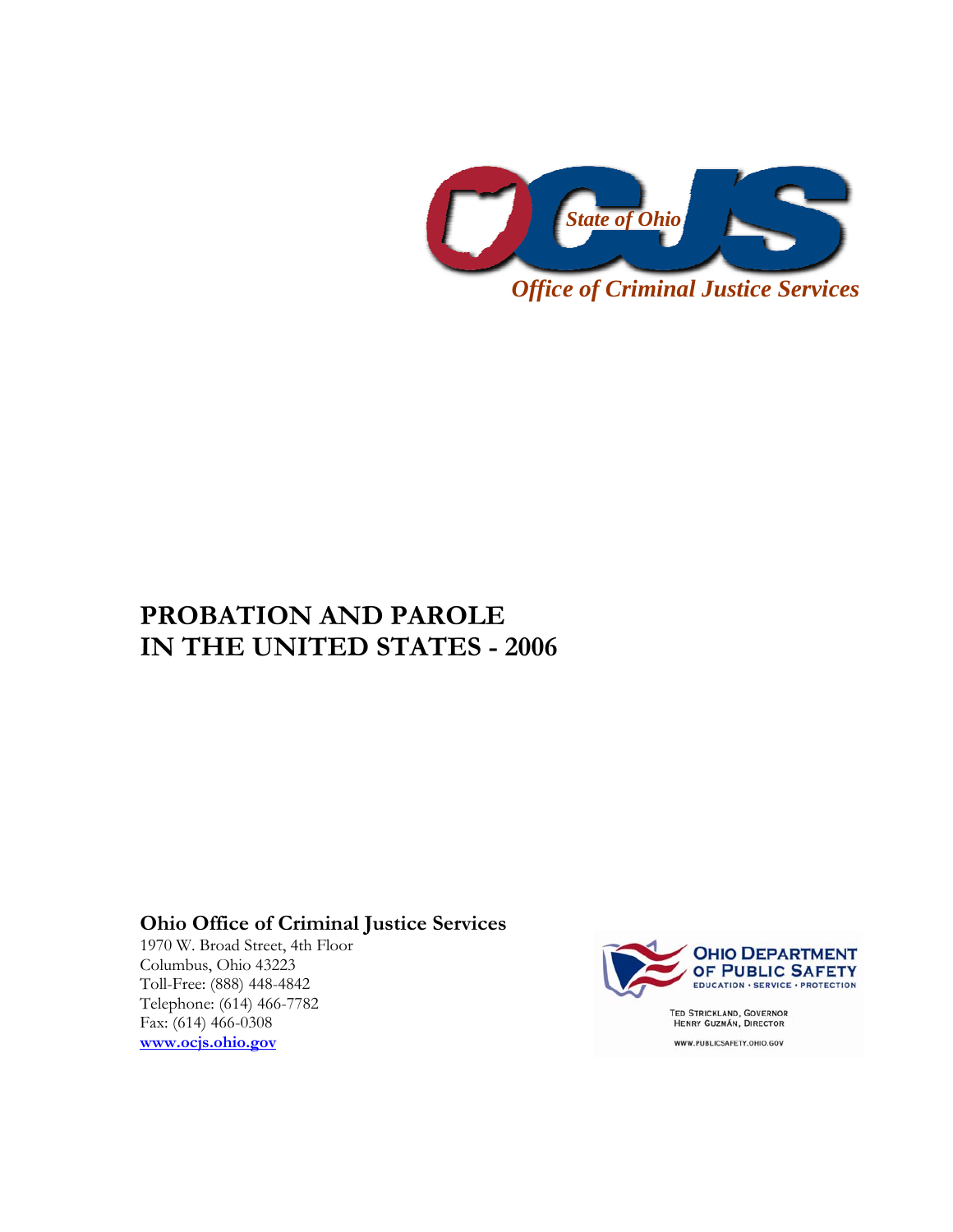#### **PROBATION AND PAROLE IN THE UNITED STATES, 2006**

In December 2007, the Bureau of Justice Statistics released the bulletin *Probation and Parole in the United States, 2006.* Data come from the 2006 Annual Probation Survey and the 2006 Annual Parole Survey, as well as from the Administrative Office of the U.S. Courts.

Probationers are defined here as criminal offenders who have been sentenced to a period of correctional supervision in the community in lieu of incarceration. Parole is defined as a period of conditional supervised release (determined by a parole board or by mandatory conditional release) following a prison term.

The following are highlights taken from this report.

- In 2006, the total federal, state, and local adult correctional population (incarcerated or in the community) grew 2.3 percent to more than 7.2 million. Offenders under community supervision accounted for over 2/3 of the correctional population.
	- o Jail population increased 2.5 percent to 766,010.
	- o Prison population increased 3.1 percent to 1,492,973.
	- o Probation population increased 1.7 percent to 4,237,023.
	- o Parole population increased 2.3 percent to 798,202.
- About one in every 31 adults were incarcerated or on probation or parole at year-end 2006.

#### **Probation Statistics**

- At year-end 2006, the probation supervision rate was 1,868 probationers per 100,000 adult U.S. residents.
- The probation population increased 1.7 percent in 2006. This was the largest growth since 2002.
- Ohio ranked fifth in the total number on probation, with 243,956. This represents an increase of 1.4 percent from January 1, 2006 to December 31, 2006.
	- o Ohio ranked sixth in the rate of persons on probation. At the end of 2006, 2,799 residents per 100,000 population were under correctional supervision.
- Characteristics of probationers in 2006:
	- o 24 percent were female, 76 percent male.
	- o 55 percent were White, 29 percent Black, and 13 percent Hispanic.
	- o 49 percent were convicted of felony offenses, 49 percent misdemeanor offenses, and 2 percent other infractions.